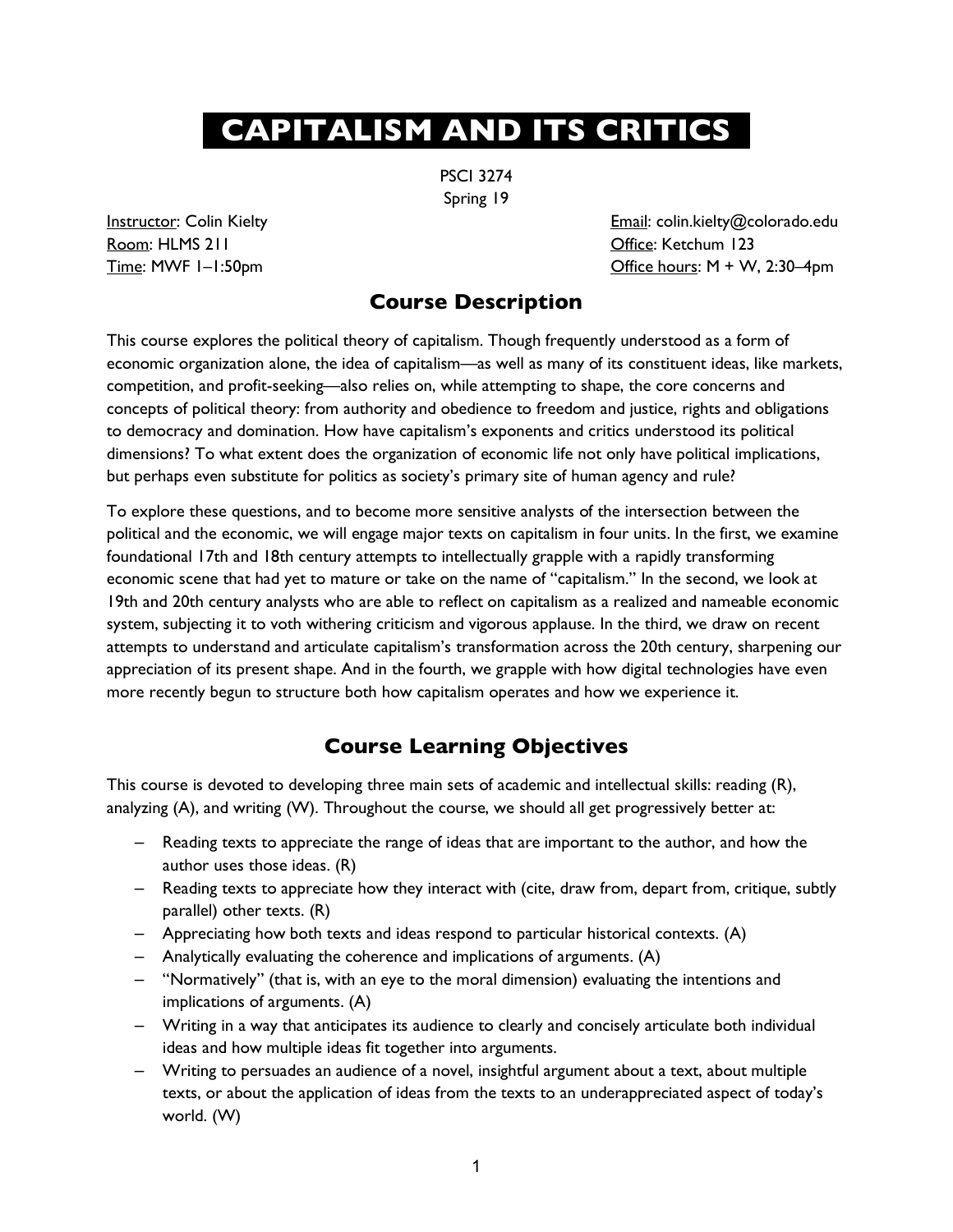# **Texts**

#### **Required Texts (available for purchase at bookstore and on course reserve)**

- John Locke, *Second Treatise of Government* (Hackett)
- Adam Smith, *An Inquiry Into the Nature and Causes of the Wealth of Nations*, Volume 1 (Liberty Fund)\*
- Robert Tucker, ed., *The Marx-Engels Reader* (Norton)
- Elizabeth Anderson, *Private Government* (Princeton)
- Nick Srnicek, *Platform Capitalism* (Polity)

\*Smith's *The Wealth of Nations* can be accessed in a free, somewhat user-friendly online version at the Online Library of Liberty

#### **Suggested Texts (on course reserve – we read excerpts from these texts)**

- Bernard Mandeville, *The Fable of the Bees* (Hackett)
- Adam Smith, Adam Smith, *An Inquiry Into the Nature and Causes of the Wealth of Nations*, Volume I1 (Liberty Fund)
- Max Weber, *The Protestant Ethic and the Spirit of Capitalism* (Oxford)
- Friedrich Hayek, *The Road to Serfdom* (Chicago)
- Michel Foucault, *The Birth of Biopolitics: Lectures at the Collège de France, 1978–1979* (Picador)
- Eric Williams, *Capitalism and Slavery* (North Carolina)
- Thomas Frank, *The Conquest of Cool: Business Culture, Counterculture, and the Rise of Hip Consumerism* (Chicago)
- Luc Boltanski and Eve Chiapello, *The New Spirit of Capitalism* (Verso)
- Silvia Federici, *Caliban and the Witch: Women, the Body and Primitive Accumulation* (Autonomedia)
- Quinn Slobodian, *Globalists: The End of Empire and the Birth of Neoliberalism* (Harvard)
- Raj Patel and Jason W. Moore, *A History of the World in Seven Cheap Things: A guide to Capitalism*, *Nature, and the Future of the Planet* (Verso)

#### **Suggested Texts (digital access through library – we read excerpts from these texts)**

- Edward E. Baptist, *The Half Has Never Been Told: Slavery and the Making of American Capitalism* (Basic Books) [link]
- Karl Polanyi, *The Great Transformation* (Chicago) [link]
- Milton Friedman, *Capitalism and Freedom* (Chicago) [link]
- David Harvey, *A Brief History of Neoliberalism* (Oxford) [link]

# **Work: Assignments and Assessments**

#### Grading Breakdown

- Quizzes 15%
- Midterm 25%
- Paper 25%
- Final Exam 35%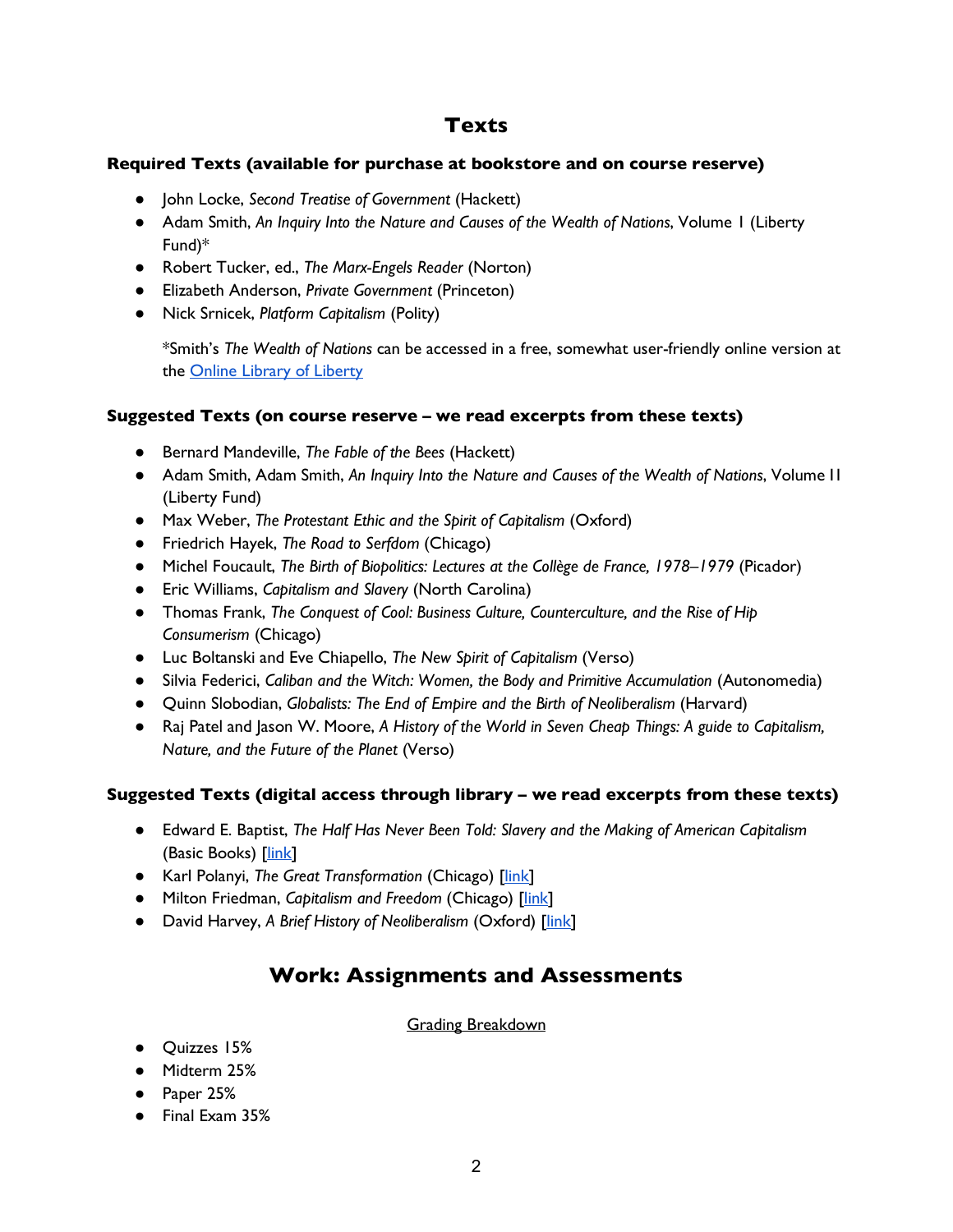Quizzes: Once every week, class will start with short (1–3 question) quiz. Quiz questions will be straightforward and geared toward assessing whether you completed the readings and/or attended lectures. (Questions may assess reading/listening comprehension to a limited extent when necessary.) Exact quiz days — Mon, Wed or Fri — will vary at random. Monday quizzes will cover Monday readings alone; Wednesday quizzes may cover Monday and Wednesday readings, as well as Monday's lecture; Friday quizzes may cover any of the week's readings and lectures from Monday and Wednesday. Each quiz is worth 1% of your overall grade. There are no make-ups, and if you miss class on the day of a quiz you will receive a 0. Quizzes thus also serve as a proxy for attendance.\*

\*If you miss a quiz class in a way excused by the attendance policy, your next quiz will simply count double.

Cumulative Midterm (units 1–2): Over the course of the first two units you will complete SIX "short answer" questions in which you briefly and precisely explain a class concept or answer a critical question. Questions will be graded according to the Rubric on Canvas. However, questions 1–5 will be revisable for final submission as a "Cumulative Midterm," with scores for original and revised questions averaged. The schedule for the midterm questions is listed below (you will be able to choose among multiple prompts):

- 2 prompts posted after class Mon Jan 21; 1 answer due Fri Feb 1 (by 5pm)
- 4 prompts posted after class Mon Feb 4; 2 answers due Fri Feb 8 (by 5pm)
- 4 prompts posted after class Mon Feb 18; 2 answers due Fri Feb 22 (by 5pm)
- 2 prompts posted after class Mon Feb 25; 1 answer due Fri Mar 1 (by 5pm) [no revision is possible for this question, as it will be submitted with the revised questions as part of the final midterm]

Paper (Units 2–3): At the end of the third unit you will submit one 1,800 word (~8pg) paper. The goal of is paper is no longer to explain alone, but to *argue*. The paper offers you an opportunity to articulate and defend your own unique, precise, controversial and insightful argument (see the Rubric on Canvas for more detailed expectations) about our class topics or texts.

As part of the writing process you \*must\* submit a provisional articulation of your argument to me and sign up to discuss it in with me person. This process allows you refine your argument, plan the paper, and avoid misunderstandings of expectations. The window for submitting your draft argument and signing up for a meeting runs from March 15 to April 5. Informally discussing your paper with be before or during that window, at any stage of the drafting process, is A-ok. More detailed expectations for the argument draft and evaluation criteria for the final paper can be found in Rubric on Canvas.

Final papers are due *Sunday, April 21 by midnight*.

\*If you wish to write on a topic or reading from Unit 4, we can arrange this on an ad hoc basis. Such arrangements, however, must be discussed and confirmed before the submission period for arguments closes on April 5.

Final Exam: The final exam will cover content from all four units of the course and will reflect the work you have already done for the course, including: (a) multiple choice and identification questions (reflecting the quizzes); (b) short answer questions (reflecting the midterm); and an essay (reflecting the paper).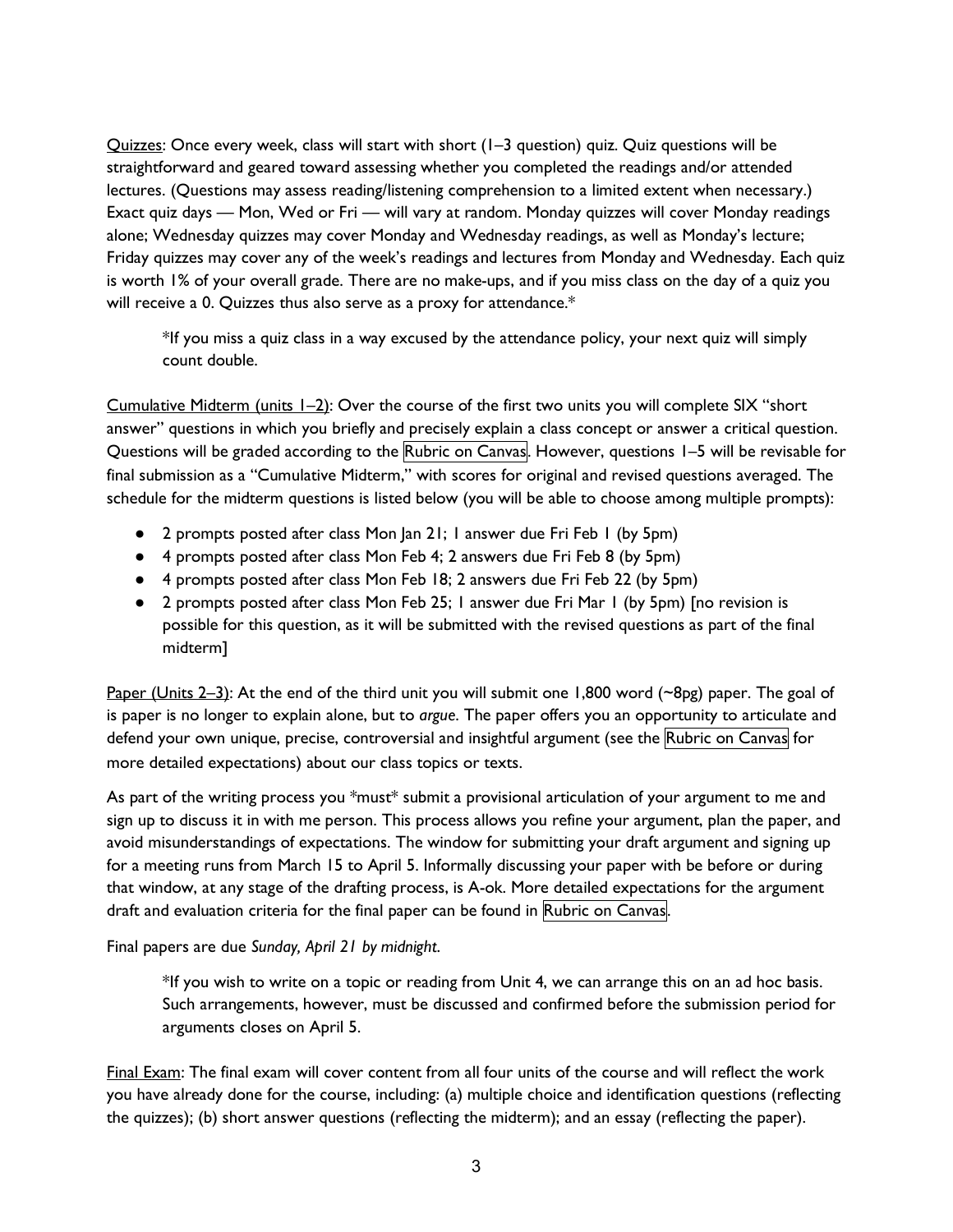# **Readings and Schedule**

#### **unit 1 – political arguments for capitalism before its triumph .**

#### **WEEK 1 [71p]**

Mon Jan 14: Intro/Syllabus

Wed Jan 16: John Locke, *Second Treatise on Government*, Preface, Chs. I–IV + Ch. XVI ("Of Conquest," §175–187), then Ch. V [p33]

Fri Jan 18: John Locke, *Second Treatise on Government,* Chs. VII–XII [36p]

#### WEEK 2 [91p]

Mon Jan 21: No Class – Martin Luther King Jr. Holiday

Wed Jan 23: John Locke, *Second Treatise on Government*, Chs. XIII–XV, XVII–XIX [42p]

Fri Jan 25: Bernard Mandeville, *The Fable of the Bees*, Preface, "The Grumbling Hive," Introduction, Remarks F, G, I, K, L, Q [49p]

#### WEEK 3 [202]

Mon Jan 28: Adam Smith, *An Inquiry into the Nature and Causes of the Wealth of Nations*

- Vol, I, Book I: Introduction, Chs.  $1-2$ , 4-5 (to last  $\overline{9}$ , p57), 8  $[64p]$ 

Wed Jan  $30:$   $-$ 

- Vol, I, Book I: Ch. 10, Conclusion of Ch. 11 (excluding charts) [48p]
- Vol. I, Book II: Ch. 3 [20p]

#### Fri Feb 1: --

- Vol. I, Book III: Chs. 1–2, 4 [38p]
- ᐩ Vol. II, Book V: Ch. 1, Parts I, II, III, and Conclusion [selections, 32p]

Fri Feb 1: Midterm Question 1 Due @ 5pm

#### **unit 2 – its triumph .**

#### WEEK 4 [152p]

Mon Feb 4: Karl Marx, *The Marx and Engels Reader*

- Economic and Philosophic Manuscripts of 1844 (pp. 66–105) [40p]
- + Philosophy Bites Podcast: Jonathan Wolff on Marx on Alienation [15min, audio]
- + Charlie Chaplin, "Modern Times" Factory Scene [4:13min, video]

Wed Feb 6: Karl Marx, *The Marx and Engels Reader*

- For A Ruthless Criticism of Everything Existing (pp. 12–15) [4p]
- Theses on Feuerbach (pp. 143–45) [3p]
- The German Ideology, Part I (pp. 149–200) [52]
- Wage Labour and Capital (pp. 203–217) [15p]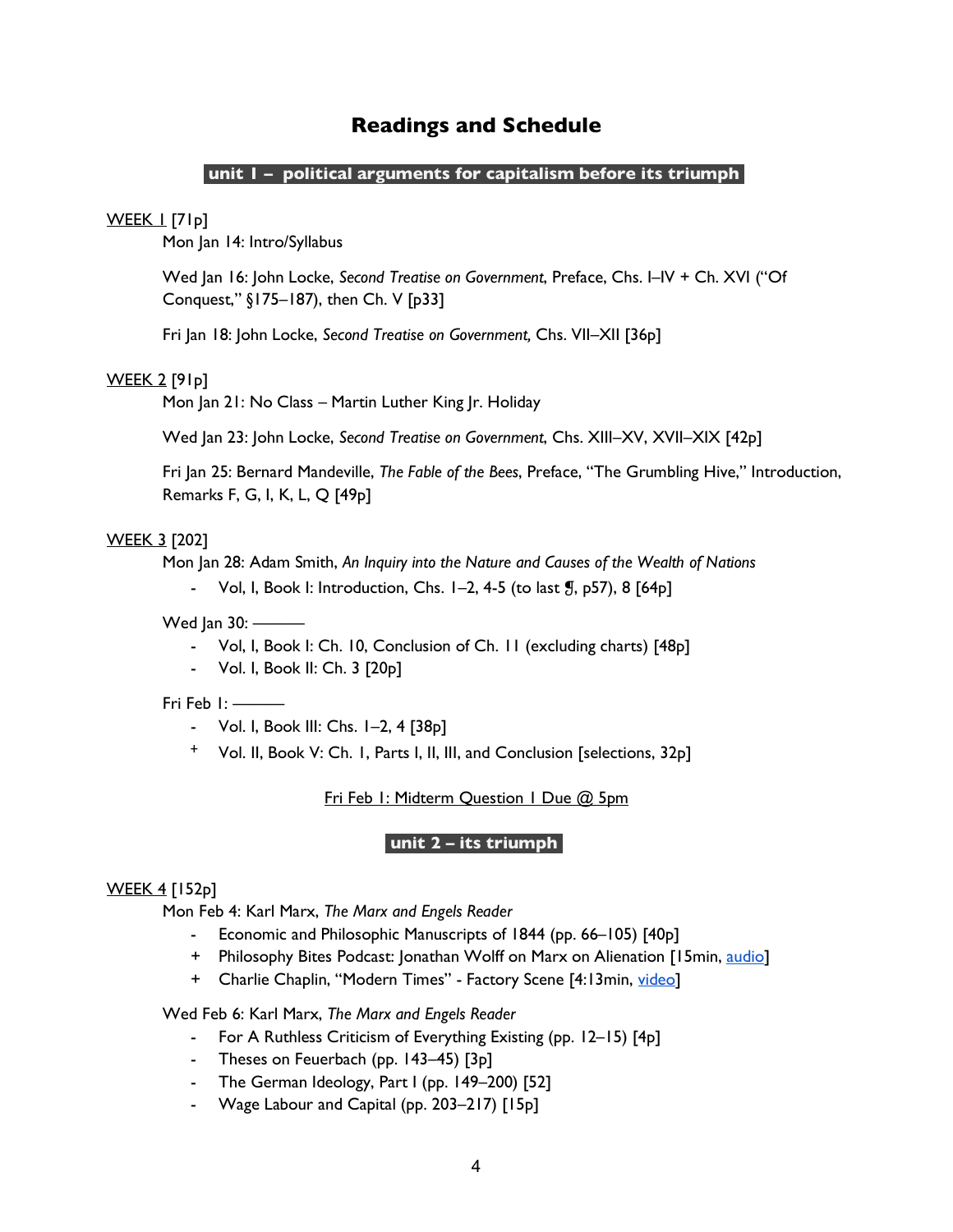Fri Feb 8: Karl Marx, *The Marx and Engels Reader*

- Capital, Vol. I (pp. 302–8, 319–29, 392–403, 431–38) [38p]

#### Fri Feb 8: Midterm Questions 2 and 3 Due @ 5pm

#### <u>WEEK 5</u> [119<sub>p</sub> ]

Mon Feb 11: Edward E. Baptist, *The Half Has Never Been Told*, Introduction [selections, 9p] + Eric Williams, *Capitalism and Slavery*, Chs. 1, 5 [37p]

Wed Feb 13: V. I. Lenin, *Imperialism, the Highest Stage of Capitalism*, Chs. VII–VIII [26p]

Fri Feb 15: Karl Polanyi, *The Great Transformation* [selections, 47p; note that pgs 233–4 are intentionally inserted "out of order"]

#### WEEK 6 [124p]

Mon Feb 18: Joseph Schumpeter, *Capitalism, Socialism, and Democracy*, Chs. VII, XI–XIII [41p]

Wed Feb 20: Friedrich Hayek, "The Use of Knowledge in Society" [12p] + *The Road to Serfdom*, "Three: Individualism and Collectivism" and "Five: Planning and Democracy" [20]

Fri Feb 22: Milton Friedman, *Capitalism and Freedom*, Intro, Chs. I–II, VII + "Rhodesia" + "Economic Sanctions" [51p]

#### Fri Feb 22: Midterm Questions 4 and 5 Due @ 5pm

#### WEEK 7 [114<sub>p]</sub>

Mon Feb 25: Milton Friedman, *Capitalism and Freedom*, Chs. X–XII [35p]

Wed Feb 27: Elizabeth Anderson, *Private Government*, Preface, Ch. 1 [42p]

Fri Mar 1: Elizabeth Anderson, *Private Government*, Ch. 2 [37p]

#### **unit 3 – "neoliberalism" and the new spirit of capitalism .**

#### \*Fri Mar 1: Final Midterm Due @ 5pm

#### WEEK 8 [157p]

Mon Mar 4: David Harvey, *A Brief History of Neoliberalism*, Intro, Ch. 1 [39p]

Wed Mar 6: David Harvey, *A Brief History of Neoliberalism*, Chs. 2–3 [48p] + Quinn Slodobian, *Globalists*, Introducion [selections, 26p]

Fri Mar 8: Quinn Slodobian, *Globalists*, Ch. 3–4 [55p]

#### WEEK 9 [145p]

Max Weber, *The Protestant Ethic and the Spirit of Capitalism* [selections, p46]

Weds Mar 13: Theodor Adorno and Max Horkheimer, "The Culture Industry: Enlightenment as Mass Deception" + Adorno, "The Culture Industry Reconsidered" [50p]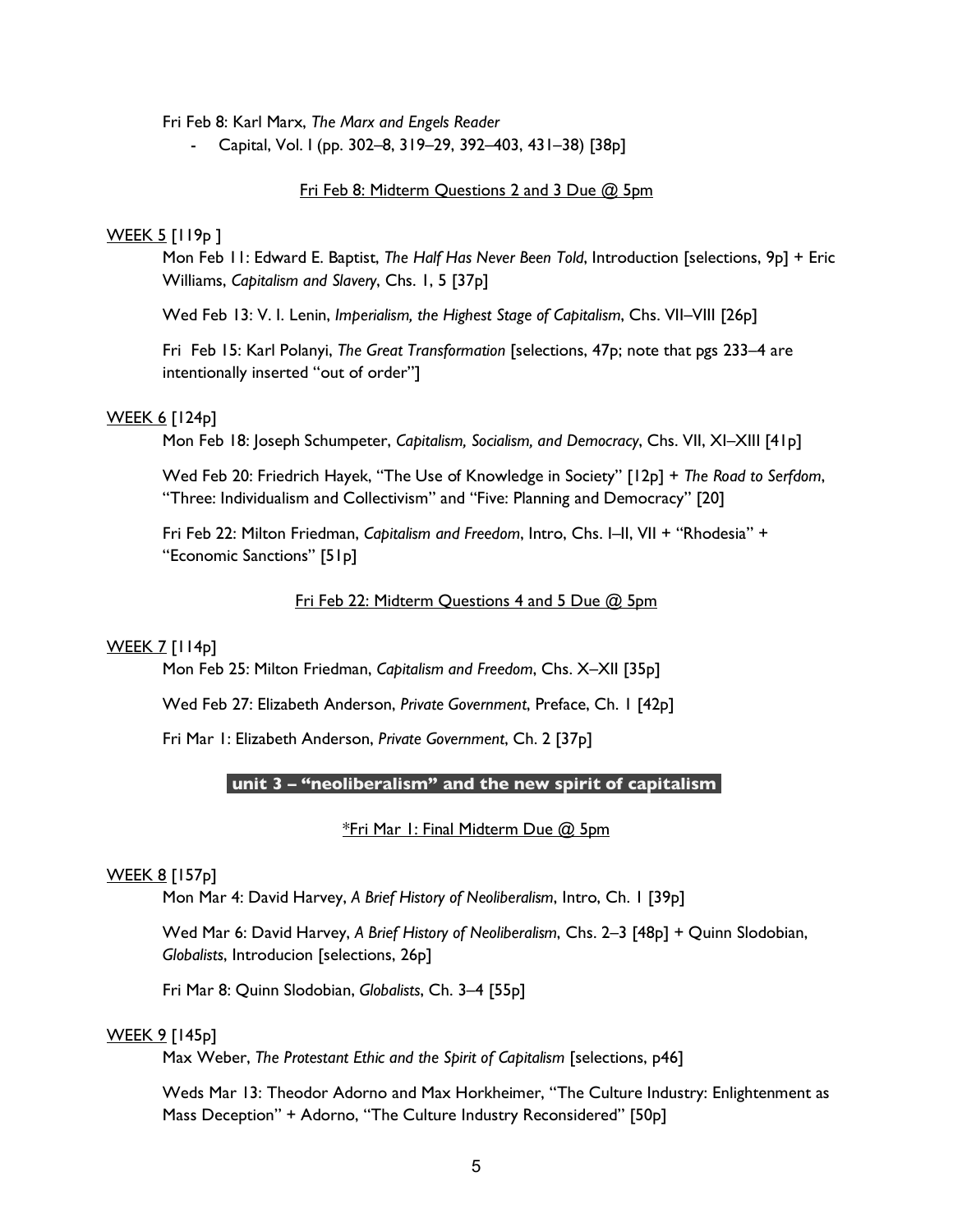Fri Mar 15: Thomas Frank, *The Conquest of Cool*, Chs. 1, 5 [49p] + "Don't Be Evil: Fred Turner on Utopias, Frontiers, and Brogrammers" [link]

#### Mar 15: Paper Argument Submission and Sign-ups open @ 5pm

#### WEEK 10 [123p]

Mon Mar 18: Fri Mar 8: Eve Chiappello and Luc Boltanski, *The New Spirit of Capitalism*, Prologue [read only for gist], Introduction [45p] + Fred Turner, "The Arts at Facebook: An Aesthetic Infrastructure for Surveillance Capitalism" [10p]

Wed Mar 20: Michel Foucault, *The Birth of Biopolitics*, lecture nine [24p]

Fri Mar 22: Michel Foucault, *The Birth of Biopolitics*, lecture ten [selections, 9p] + Wendy Brown, "Neoliberalism and the End of Liberal Democracy" [35p]

Mon Mar 25 – Fri Mar 29: Spring Break (No Classes)

#### WEEK 11 [89p]

Mon Apr 1: Silvia Federici, *Caliban and the Witch* [selections, 45p]

Wed Apr 3: Mariarosa Della Costa, "Women and the Subversion of Community" [36p]

Fri Apr 5: "Wages for Housework" [8p]

April 5: Paper Argument Submission and Sign-ups close @ 5pm

## **unit 4 – capitalism and the digital economy .**

## WEEK 12 [42p]

Mon Apr 8: Richard Barbrook and Andy Cameron, "The Californian Ideology" [link]

- ᐩ Celia Pearce, "The Californian Ideology An Insider's View (Re: Californian Ideology)" [link]
- <sup>+</sup> Franco "Bifo" Beradi, "Proliferating Futures (Re: Californian Ideology)" [link]

Wed Apr 10: Tiziana Terranova, "Free Labour: Producing Culture for the Digital Economy" [26p]

Fri Apr 12: Paolo Virno, "General Intellect" [6p] + Matteo Pasquinelli, "Google's PageRank Algorithm: A Diagram of the Cognitive Capitalism and the Rentier of the Common Intellect"  $[13p]$ 

#### WEEK 13 [19p+]

Mon Apr 15: Shoshana Zuboff, "Google as a Fortune Teller: The Secrets of Surveillance Capitalism" [~10p, link]

- <sup>+</sup> Rahul Bhatia, "The Inside Story of Facebook's Biggest Setback" [link]
- <sup>+</sup> Osama Manzar, "The Poor and Free Basics" [link]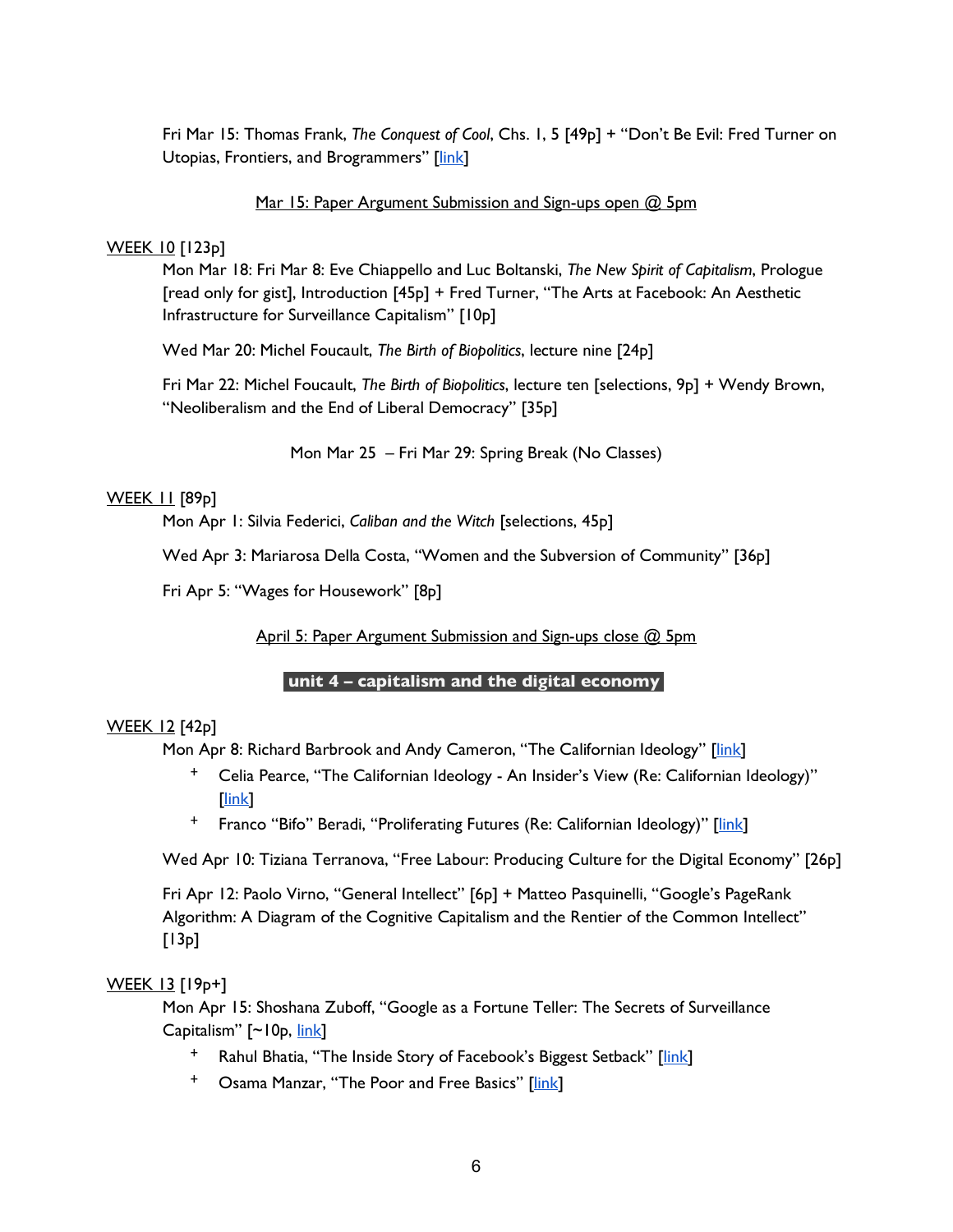Wed Apr 17: Michael Goldhaber, "The Attention Economy and the Net" [link] + James Williams, "The Age of Distraction" [link]

Fri Apr 19: No Class (Professor at Conference)

## April 21: Final Papers Due by 11:59pm

#### WEEK 14 [142p+]

Mon Apr 22: Nick Srnicek, *Platform Capitalism*, Introduction and Ch. 2 [65p]

Wed Apr 24: Nick Srnicek, *Platform Capitalism*, Ch. 3 [37p]

Fri Apr 26: "Why Energy Is A Big And Rapidly Growing Problem For Data Centers" [link] + Tim Maughan, "The Dystopian Lake Filled by the World's Tech Lust" [link]

+ Raj Patel and Jason Moore, *A History of the World in Seven Cheap Things*, Introduction [44p]

## WEEK 15 [27p]

Mon Apr 29: Raj Patel and Jason Moore, *A History of the World in Seven Cheap Things*, Ch. 1 [27p]

Wed May 1: No Class – International Workers Day

FINAL EXAM — Mon May 6: 1:30 pm-4:00 pm

# **Policies**

Attendance: Attendance is mandatory. It is assessed by proxy, through quizzes, on randomly selected dates. Failure to be present for and complete a quiz not only results in a zero for the quiz grade, but also additional absence penalty of 1%pt of your overall grade. Absences for excused/uncontrollable circumstances must be cleared with me at least 24 hours in advance.

#### Late work:

- Quizzes: n/a
- Midterm: Late submission of individual questions (up to one day) is possible for half-credit. Late submission of the final Midterm will result in one full grade deducted per day late. (The first day late begins immediately after the due date passes; the second day late begins 24 hours after the due date passes; etc.)
- Paper: Late submission of the Paper will result in one full grade deducted per day late. (see last.)
- Final Exam: n/a

Technology: The use of technology (laptops and/or tablets, and especially phones) will not be conducive to learning in this class. On days when our readings are electronic (as will happen often) laptops *may* be used to *occasionally* refer to those electronic documents. However, notes and/or printouts should also be used, and laptops should not remain open throughout class.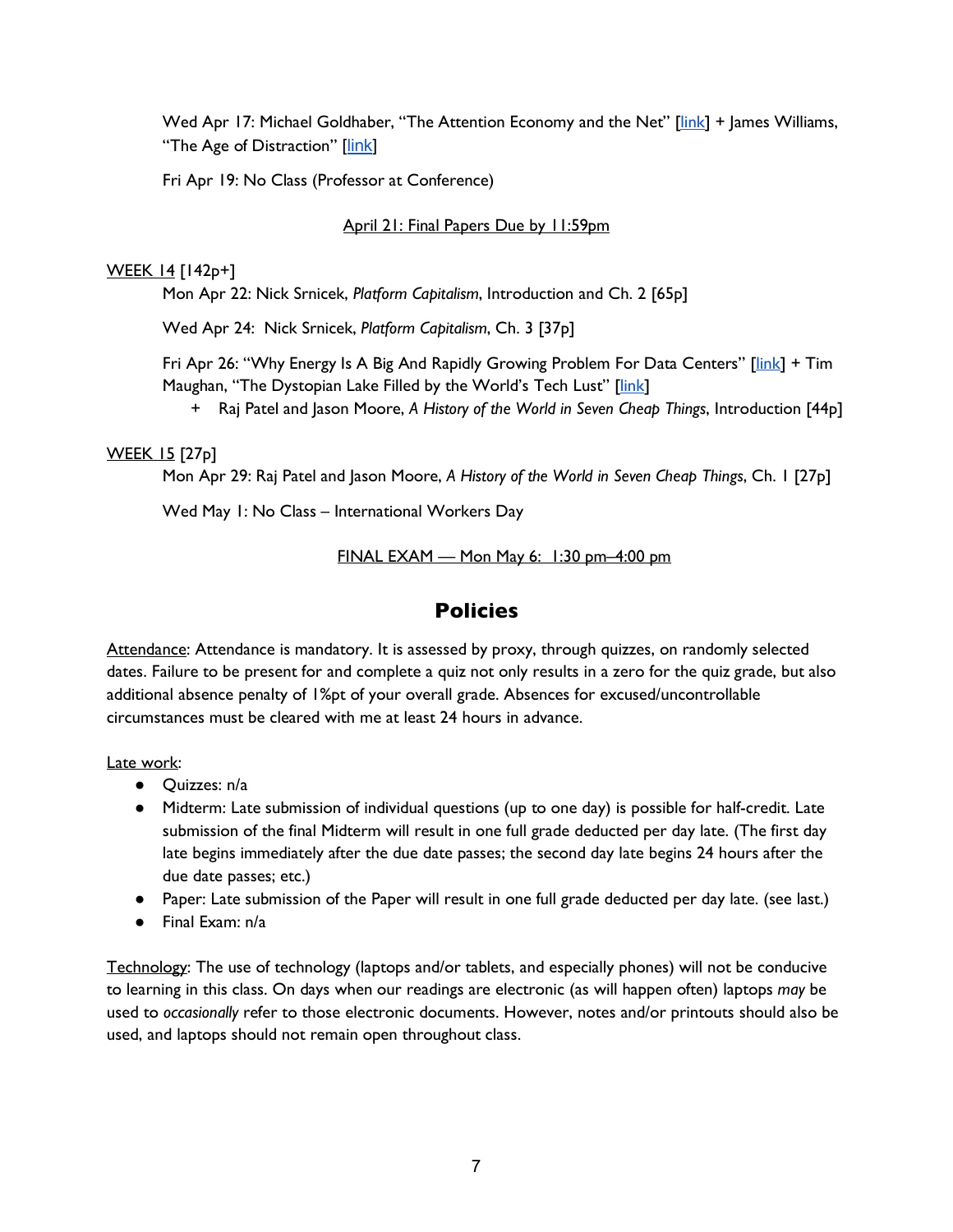# **Syllabus Statements**

Classroom behavior: Students and faculty each have responsibility for maintaining an appropriate learning environment. Those who fail to adhere to such behavioral standards may be subject to discipline. Professional courtesy and sensitivity are especially important with respect to individuals and topics dealing with race, color, national origin, sex, pregnancy, age, disability, creed, religion, sexual orientation, gender identity, gender expression, veteran status, political affiliation or political philosophy. Class rosters are provided to the instructor with the student's legal name. I will gladly honor your request to address you by an alternate name or gender pronoun. Please advise me of this preference early in the semester so that I may make appropriate changes to my records. For more information, see the policies on classroom behavior and the Student Code of Conduct.

Honor Code: All students enrolled in a University of Colorado Boulder course are responsible for knowing and adhering to the Honor Code. Violations of the policy may include: plagiarism, cheating, fabrication, lying, bribery, threat, unauthorized access to academic materials, clicker fraud, submitting the same or similar work in more than one course without permission from all course instructors involved, and aiding academic dishonesty. All incidents of academic misconduct will be reported to the Honor Code (honor@colorado.edu); 303-492-5550). Students who are found responsible for violating the academic integrity policy will be subject to nonacademic sanctions from the Honor Code as well as academic sanctions from the faculty member. Additional information regarding the Honor Code academic integrity policy can be found at the Honor Code Office website.

Sexual Misconduct, Discrimination, Harassment and/or Related Retaliation: The University of Colorado Boulder (CU Boulder) is committed to fostering a positive and welcoming learning, working, and living environment. CU Boulder will not tolerate acts of sexual misconduct (including sexual assault, exploitation, harassment, dating or domestic violence, and stalking), discrimination, and harassment by members of our community. Individuals who believe they have been subject to misconduct or retaliatory actions for reporting a concern should contact the Office of Institutional Equity and Compliance (OIEC) at 303-492-2127 or cureport@colorado.edu. Information about the OIEC, university policies, anonymous reporting, and the campus resources can be found on the OIEC website.

Please know that faculty and instructors have a responsibility to inform OIEC when made aware of incidents of sexual misconduct, discrimination, harassment and/or related retaliation, to ensure that individuals impacted receive information about options for reporting and support resources.

Religious Holidays: It is the responsibility of every instructor to explain clearly her or his procedures about absences due to religious observances in the course syllabus so that all students are fully informed, in writing, near the beginning of each semester's classes. Campus policy regarding religious observances states that faculty must make reasonable accommodations for students and in so doing, be careful not to inhibit or penalize those students who are exercising their rights to religious observance. Faculty should be aware that a given religious holiday may be observed with very different levels of attentiveness by different members of the same religious group and thus may require careful consideration to the particulars of each individual case.